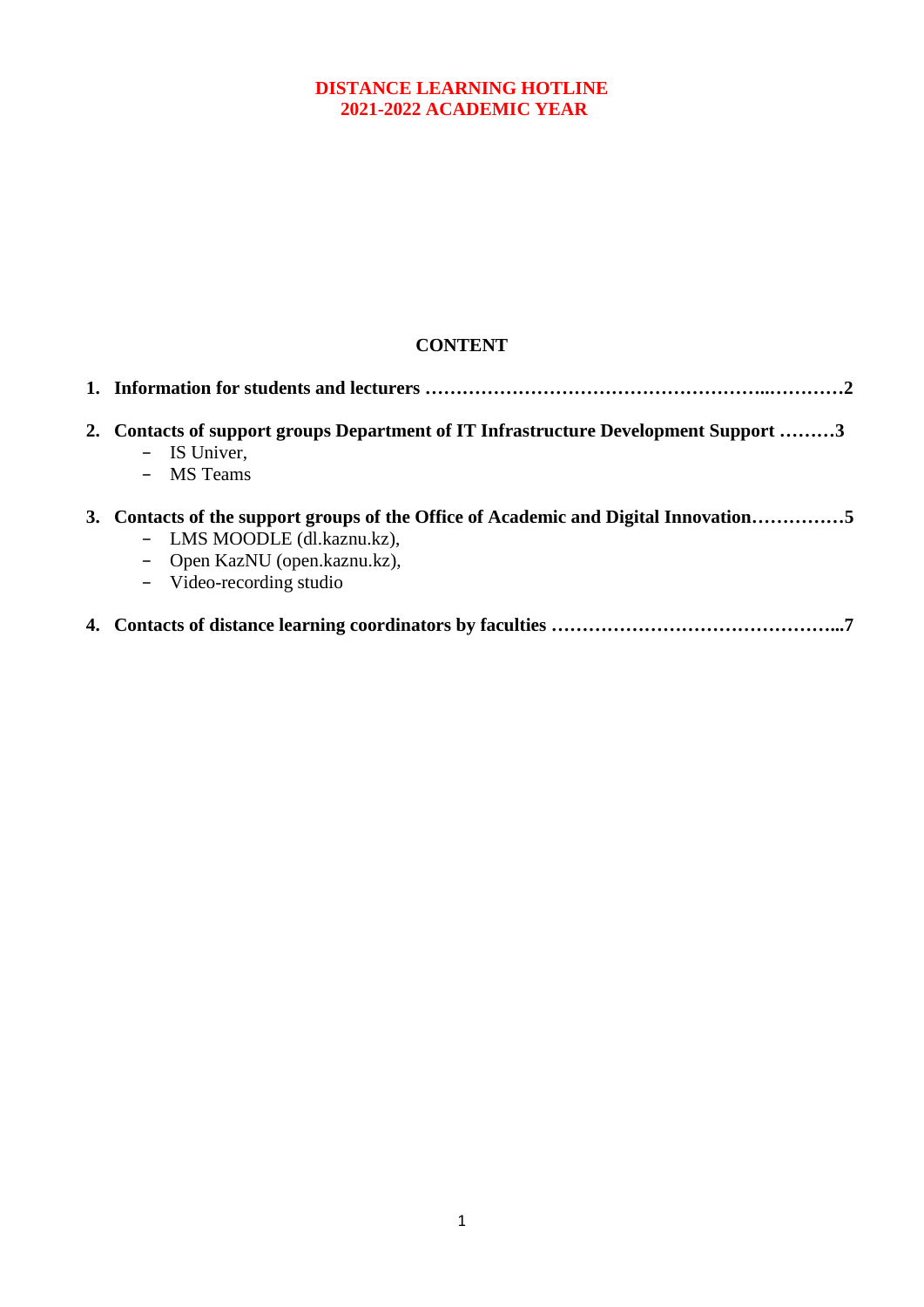#### **INFORMATION FOR STUDENTS AND LECTURERS**

From March 16, 2020, educational process and final control (exams) are carried out using distance educational technologies (DET) in two information and educational systems:

- − Univer (univer.kaznu.kz),
- − DLS MOODLE» (dl.kaznu.kz).

Special requirements are considered individually by each application of the faculty.

#### **Also, staff can conduct current classes and intermediate control in individual learning environments**:

- − Open KazNU (open.kaznu.kz),
- − MS Teams,
- − Zoom,
- − Google Classroom etc.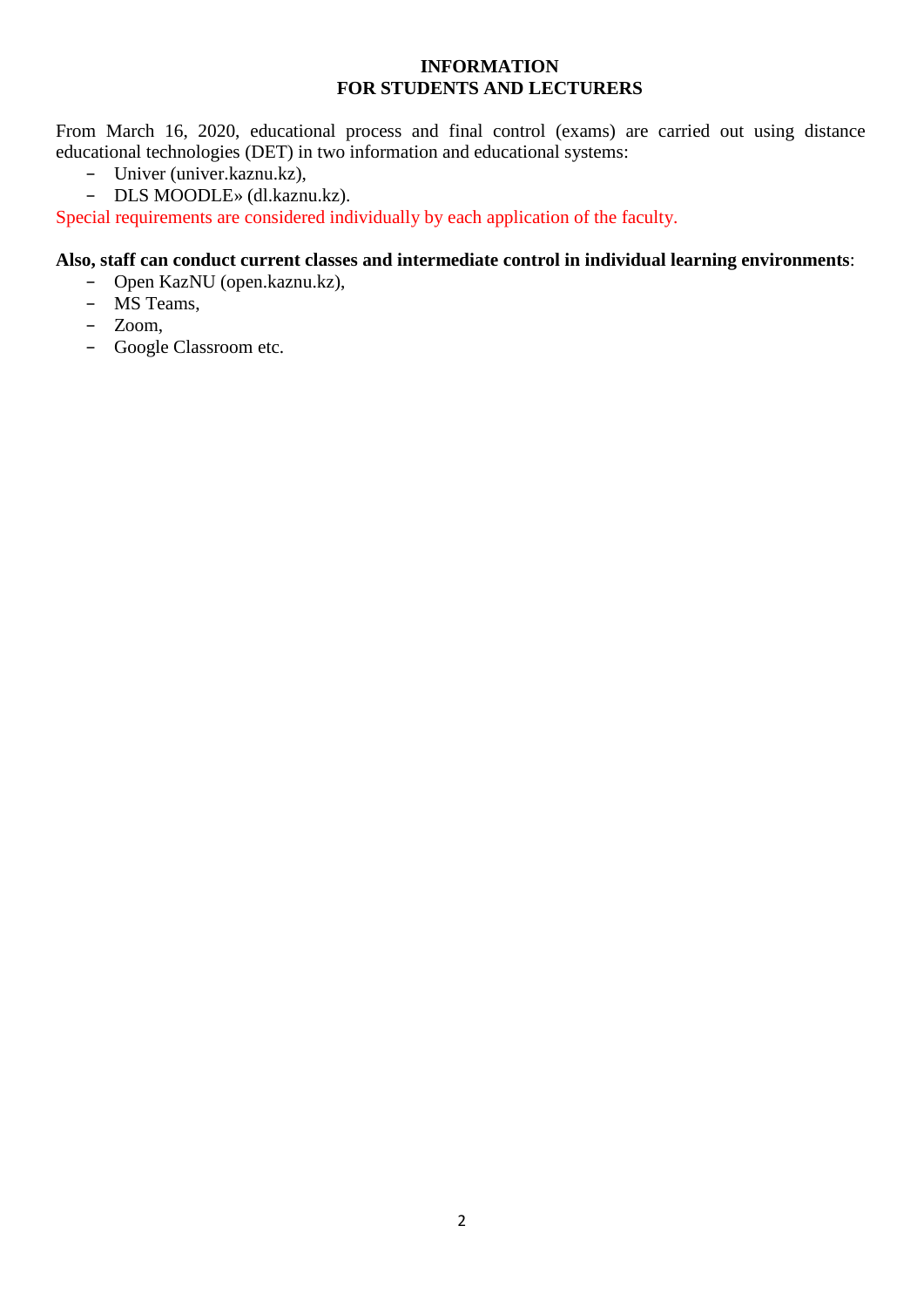#### **CONTACTS OF SUPPORT GROUPS DEPARTMENT OF IT INFRASTRUCTURE DEVELOPMENT SUPPORT**

# **IS Univer**

**Alkenova Aida.** Software engineer 1st cat. +7 (727) 377 33 33 (internal-tel . 3139) **Alkozhaeva Aisulu.** Software engineer 1st cat. +7 (727) 377 33 33 (internal-tel 1142) **Umbetova Meruyert.** Software engineer 1st cat. . +7 (727) 377 33 33 (internal-tel 3140) **Sarsengali Bota.** Leading Specialist +7 (727) 377 33 33 (internal-tel 3158)

#### **MS Teams (unlock account, reset password)**

Sakenuly Aset. System Administrator. +7 (727) 377 33 33 (internal-tel 1146) Ermakov Roman. System Administrator. +7 (727) 377 33 33 (internal-tel 1146) Mendebaev Zhalgas. System Administrator. +7 (727) 377 33 33 (internal-tel 1146) Nurlan Berik. System Administrator. +7 (727) 377 33 33 (internal-tel 1146) Ivanov Vladimir. System Administrator. +7 (727) 377 33 33 (internal-tel 1146) Sabitov Dauren. Technician-programmer1st cat. +7 (727) 377 33 33 (internal-tel 1146) Azkozha Medet. System Administrator. +7 (727) 377 33 33 (internal-tel 1146) Sapanov Nurzat. System Administrator. +7 (727) 377 33 33 (internal-tel 1146) Vostrov Stanislav. System Administrator. +7 (727) 377 33 33 (internal-tel 1923) Azamatov Oralbek. System Administrator. +7 (727) 377 33 33 (internal-tel 1707) Temirbaev Dauren. System Administrator. +7 (727) 377 33 33 (internal-tel 1907) Abi Kaynar. System Administrator. +7 (727) 377 33 33 (internal-tel 1907)

#### **There are also СС technicians at each faculty**

### **FACULTY OF GEOGRAPHY AND ENVIRONMENTAL SCIENCES**

Nasyrbekov Alisher. Jamalova Janylgan СС technicians. +7 (727) 377 33 33 (internal-tel 1236).

### **FACULTY OF BIOLOGY AND BIOTECHNOLOGY**

Nasyrbekov Alisher. Jamalova Janylgan СС technicians. +7 (727) 377 33 33 (internal-tel 1236).

### **JOURNALISM FACULTY**

Ismahynova Gýlzada. Aqanova Nazerke. Fıdrıa Elena. Muratov Amid. СС technicians. +7 (727) 377 33 33 (internal-tel 3149, 1571, 1969, 1497).

### **FACULTY OF HISTORY, ARCHEOLOGY AND ETHNOLOGY**

Ismahynova Gýlzada. Aqanova Nazerke. Fıdrıa Elena. Muratov Amid. СС technicians. +7 (727) 377 33 33 (internal-tel 3149, 1571, 1969, 1497).

### **FACULTY OF PHILOLOGY AND WORLD LANGUAGES**

Ismahynova Gýlzada. Aqanova Nazerke. Fıdrıa Elena. Muratov Amid. СС technicians. +7 (727) 377 33 33 (internal-tel 3149, 1571, 1969, 1497).

### **FACULTY OF LAW**

Jandeýova Janat. СС technicians. +7 (727) 377 33 33 (internal-tel 1264).

### **FACULTY OF MEDICINE AND HEALTH CARE**

Jandeýova Janat. СС technicians. +7 (727) 377 33 33 (internal-tel 1264).

### **HIGH SCHOOL OF ECONOMICS AND BUSINESS**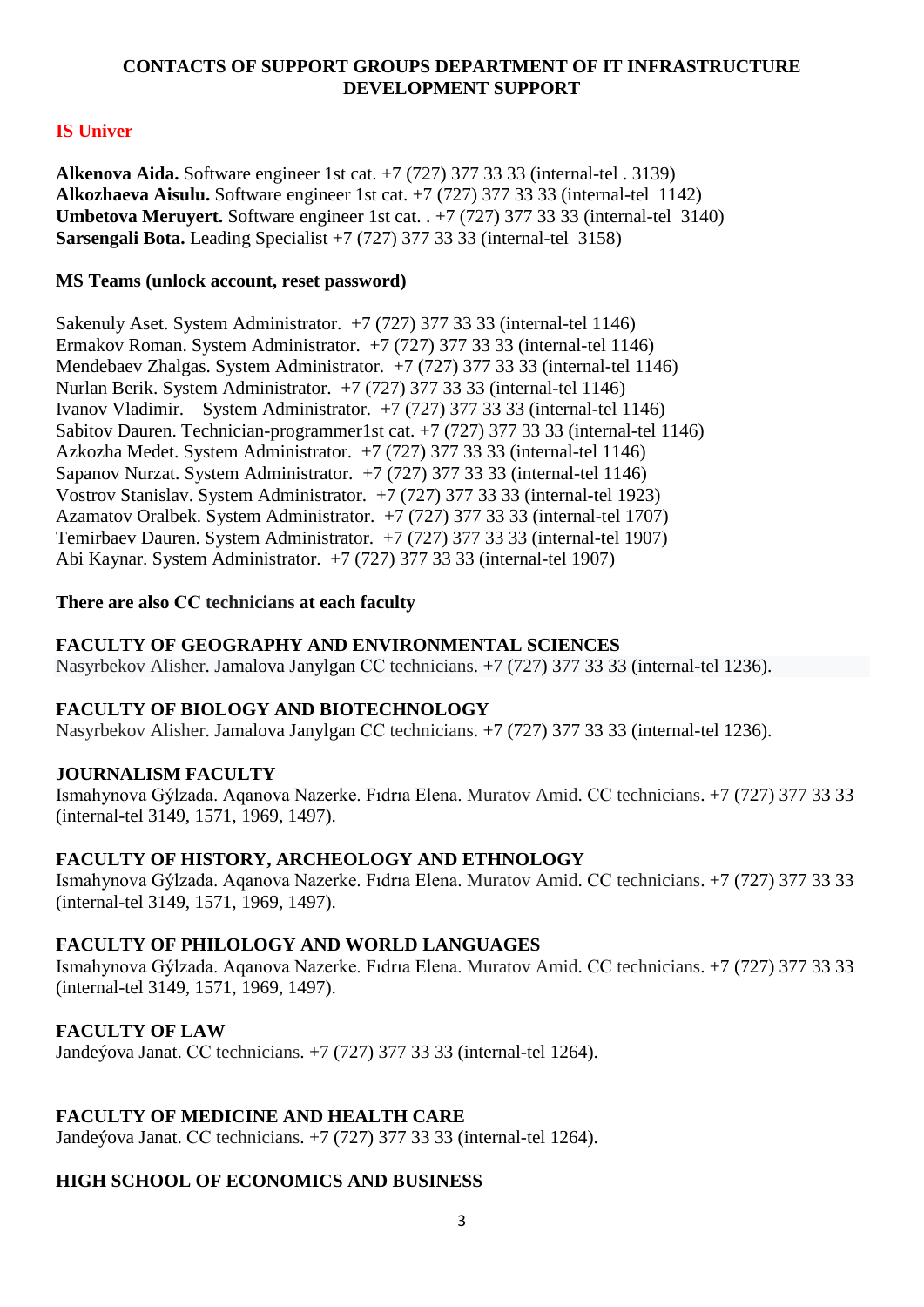Amanbaev Aıdar. Kushambaev Meiram. Seıtova Gýlzabııa. СС technicians. +7 (727) 377 33 33 (internal-tel 1245).

### **FACULTY OF MECHANICAL MATHEMATICS**

Álipbaı Tursynaı. Muratov Madııar. Jamalova Janzıra. Kablanbekova Aınýr. Kapeıko Natalıa. СС technicians. +7 (727) 377 33 33 (internal-tel 1565, 1939).

### **FACULTY OF INFORMATION TECHNOLOGY**

Álipbaı Tursynaı. Muratov Madııar. Jamalova Janzıra. Kablanbekova Aınýr. Kapeıko Natalıa. СС technicians. +7 (727) 377 33 33 (internal-tel 1565, 1939).

#### **FACULTY OF PHYSICS AND TECHNOLOGY**

Khasenova Arai. Maratova Gúlnur. СС technicians. +7 (727) 377 33 33 (internal-tel 1557).

#### **FACULTY OF CHEMISTRY AND CHEMICAL TECHNOLOGY**

Eleev Tımýr. Saqabaeva Lazzat. СС technicians. +7 (727) 377 33 33 (internal-tel 1524).

### **INTERNATIONAL RELATIONS FACULTY**

Tolepberdınova Ardak. Kaımoldaev Janıbek. Mýsagýlova Inkar. СС technicians. +7 (727) 377 33 33 (internal-tel 1907, 1908).

#### **FACULTY OF ORIENTAL STUDIES**

Tolepberdınova Ardak. Kaımoldaev Janıbek. Mýsagýlova Inkar. СС technicians. +7 (727) 377 33 33 (internal-tel 1907, 1908).

#### **FACULTY OF PHILOSOPHY AND POLITICAL SCIENCE**

Tolepberdınova Ardak. Kaımoldaev Janıbek. Mýsagýlova Inkar. СС technicians. +7 (727) 377 33 33 (internal-tel 1907, 1908).

#### **DIGITAL LIBRARY HALL**

Kistaubaeva Rabiga Beysenbaykyzy. Technician СC. 3773333 (internal-tel 1707).

### **ATTENTION!**

If your question is not about unlocking your account or resetting your password,

We ask you to send applications for your questions through the corporate portal **www.portal.kaznu.kz**, where our specialists will definitely work out your application.

Thank you!

**INSTITUTE OF INFORMATION TECHNOLOGY AND INNOVATION DEVELOPMENT Team**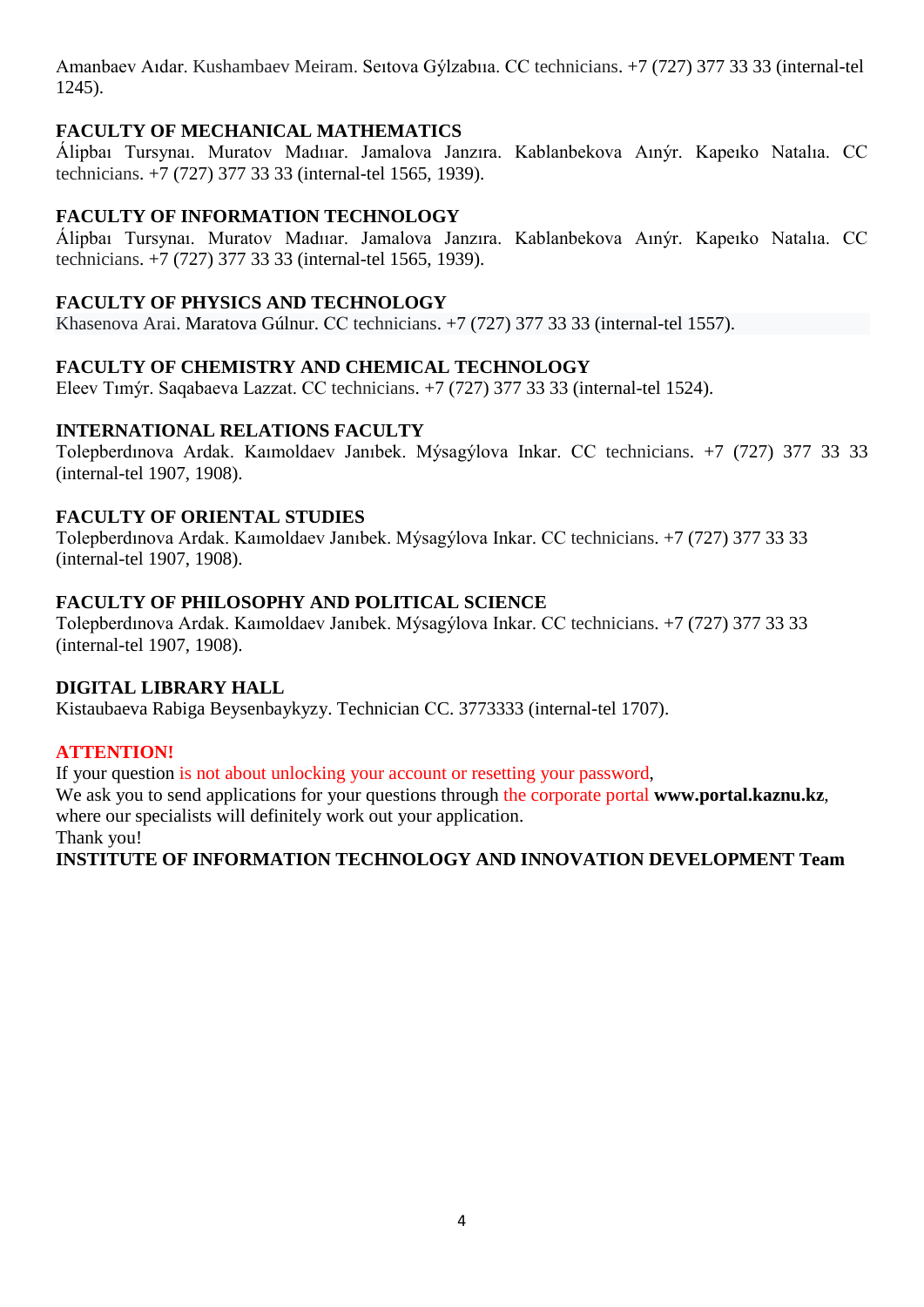## **CONTACTS OF THE SUPPORT GROUPS OF THE OFFICE OF ACADEMIC AND DIGITAL INNOVATION**

### **LMS Moodle**

| N <sub>2</sub> | <b>Full name</b>                                   | <b>Faculties</b>                                                                                                                                                                                                                                                                                                                                             | <b>Position</b>                                                              | <b>Contacts</b>                                                                                                                    |
|----------------|----------------------------------------------------|--------------------------------------------------------------------------------------------------------------------------------------------------------------------------------------------------------------------------------------------------------------------------------------------------------------------------------------------------------------|------------------------------------------------------------------------------|------------------------------------------------------------------------------------------------------------------------------------|
| 1.             | <b>Nesterenko</b><br>Pyotr<br><b>Alexandrovich</b> | General maintenance<br>management                                                                                                                                                                                                                                                                                                                            | Head of the Office<br>of Academic and<br>Digital Innovation                  | work phone<br>$+7$ (727) 377 33 33 (int. 3124)<br>direct phone $+7$ 777 789 63 36<br>e-mail<br>nesterenkov.petr@kaznu.edu.kz       |
| 2.             | <b>Mankeyeva</b><br><b>Anel Azatovna</b>           | 1. Faculty of Geography<br>and Environmental<br>Sciences<br>2. Faculty of Chemistry<br>and Chemical<br>Technology<br>3. Faculty of Physics and<br>Technology<br>4. Faculty of information<br>technology<br>5. Oriental studies<br>6. Faculty of Law<br>7. History Department<br>8. Philological faculty<br>9. Al-farabi business<br>school                   | Chief Specialist of<br>the Office of<br>Academic and<br>Digital Innovation   | work phone<br>$+7(727)$ 377 33 33 (int. 1647)<br>direct phone $+7$ 707 949 94 18<br>e-mail<br>Anel.Mankeyeva@kaznu.edu.kz          |
| 3.             | <b>Mukametzhan</b><br>Aidana                       | 1. Faculty of Mechanical<br>Mathematics<br>2. Journalism<br>Department<br>3. Faculty of Biology and<br>Biotechnology<br>4. International Relations<br>Department<br>5. Faculty of Philosophy<br>and Political Science<br>6. High school of<br>economics and business<br>7. Faculty of Medicine<br>and Health Care<br>8. Faculty for pre-college<br>education | Leading Specialist<br>of the Office of<br>Academic and<br>Digital Innovation | work phone<br>$+7$ (727) 377 33 33 (int. 3381)<br>direct phone $+7(707)391-71-89$<br>e-mail<br>Aidana.Mukametzhan@kaznu.edu.<br>kz |
| 4.             | <b>Zhabaev Talgat</b><br><b>Ryspekovich</b>        | <b>Technical Issues</b>                                                                                                                                                                                                                                                                                                                                      | software engineer<br>Office of Academic<br>and Digital<br>Innovation         | work phone<br>$+7$ (727) 377 33 33 (int. 3124)<br>моб. +7702 750 86 98<br>e-mail<br>Talgat.Zhabayev@kaznu.edu.kz                   |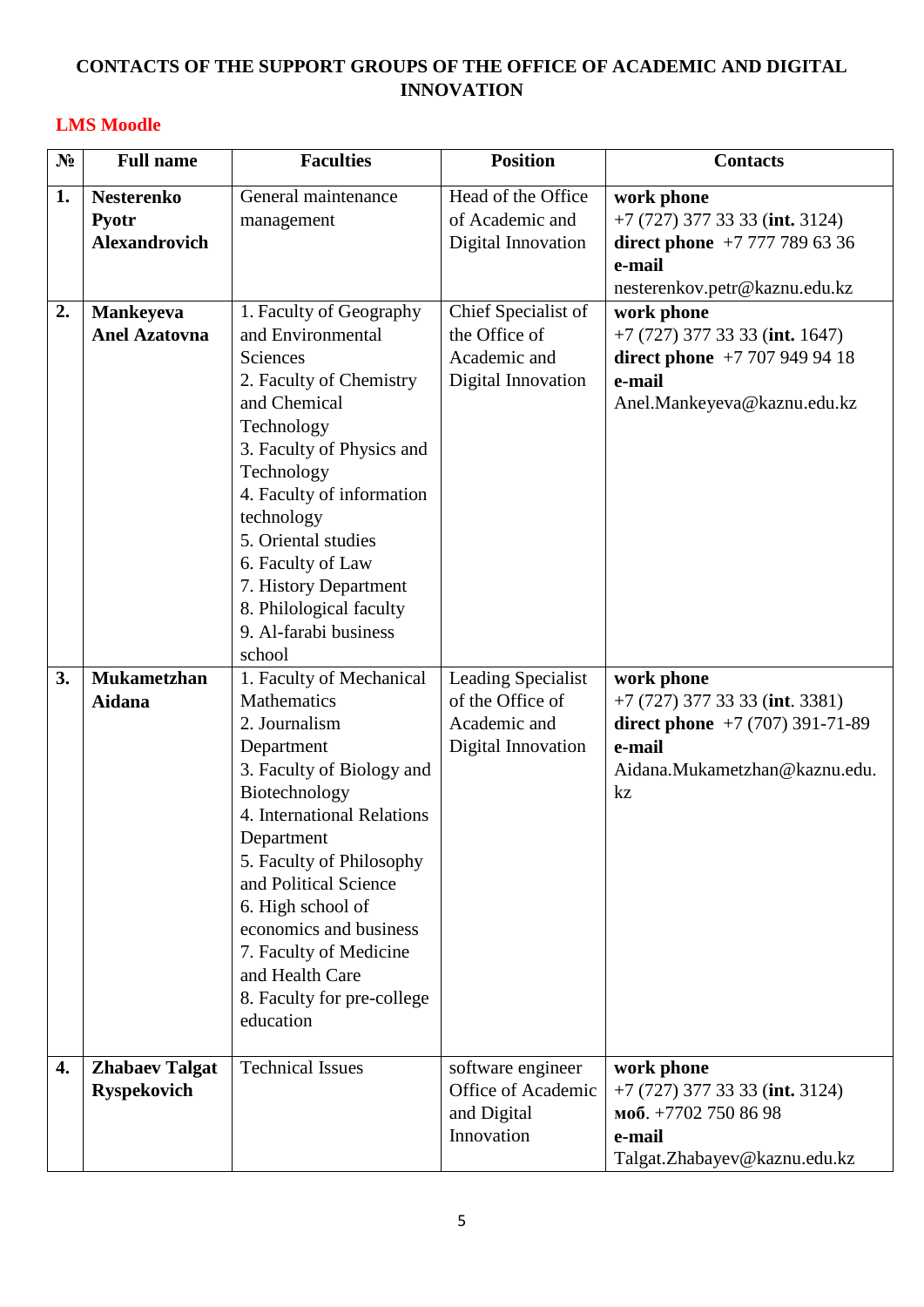# **Open KazNU**

**Arystanova Ainur Zhalgasbaevna** office phone +7 (727) 377 33 33 (ext. 3216) mob.  $+ 7$  (701) 407 21 26

#### **VIDEO-RECORDING STUDIO**

**Erbol Akpanov** leading specialist, video engineer office phone +7 (727) 377 33 33 (ext. 1808) mob.  $+7$  (708) 949 38 91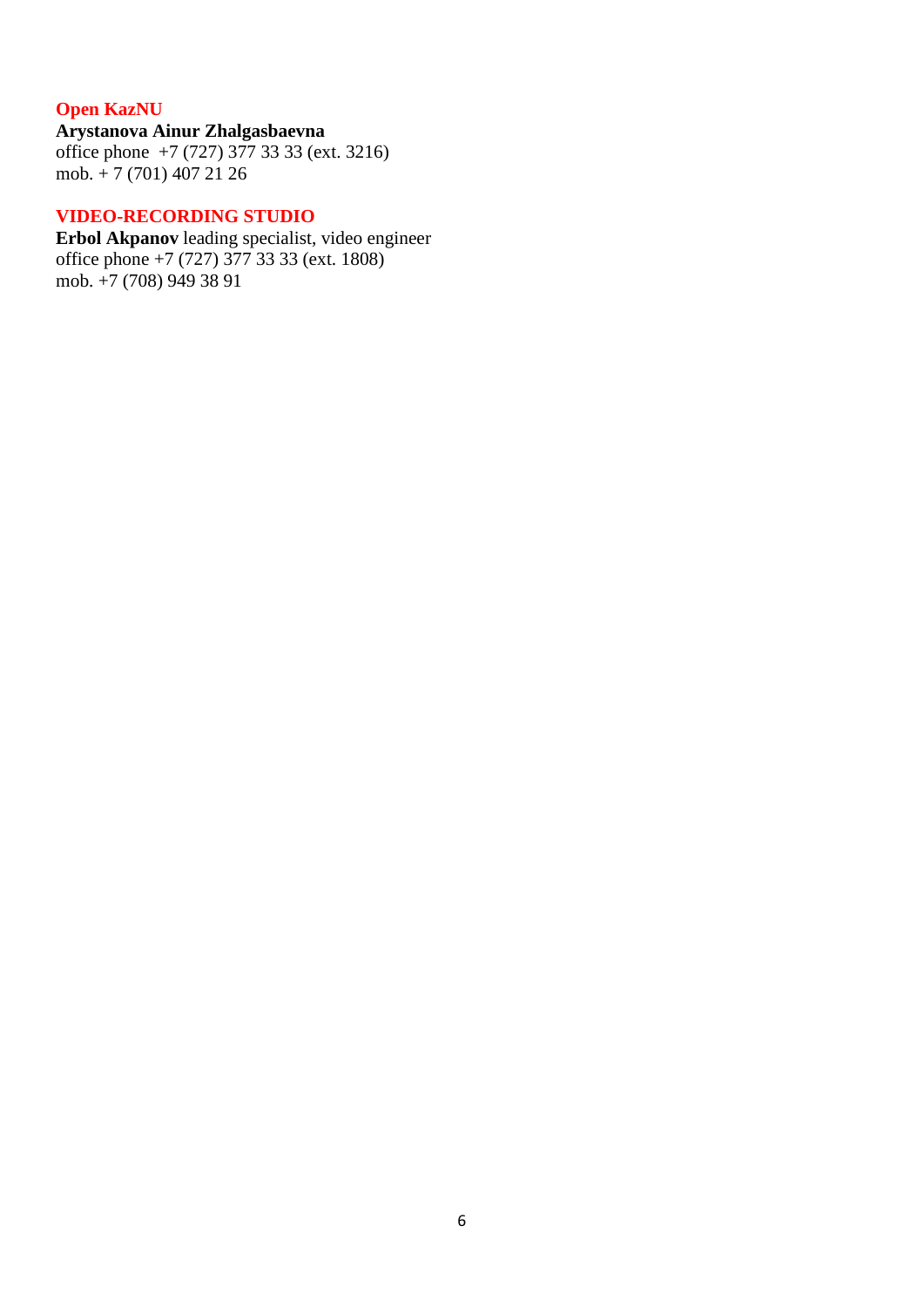# **CONTACTS OF DISTANCE LEARNING COORDINATORS BY FACULTIES**

| $N_2$ | <b>Faculties</b>                                  | <b>Full name</b>        | <b>Mobile</b>   | e-mail                         |
|-------|---------------------------------------------------|-------------------------|-----------------|--------------------------------|
|       |                                                   | number                  |                 |                                |
| 1.    | <b>Faculty of Philology</b>                       | <b>Nesipbay Guldana</b> | 87774882808     | guldana.nessipbay95@gmail.com  |
|       | and<br>World<br><b>Languages</b>                  | <b>Berikovna</b>        |                 |                                |
|       | Department<br>of                                  |                         |                 |                                |
|       | General<br>Linguistics                            |                         |                 |                                |
|       | European<br>and                                   |                         |                 |                                |
|       | Languages                                         |                         |                 |                                |
| 2.    | <b>Faculty</b><br>of <sub>1</sub>                 | <b>Duisenova</b>        | 8702 717 71 84  | duisenovas@gmail.com           |
|       | Philosophy<br>and                                 | <b>Sofia</b>            |                 |                                |
|       | <b>Political Science</b>                          | Malikaidarovna          |                 |                                |
|       | Department<br>of                                  |                         |                 |                                |
|       | Sociology and Social                              |                         |                 |                                |
|       | Work                                              |                         |                 |                                |
| 3.    | Faculty of History,                               | <b>Makanbayev</b>       | 87081551516     | Talgat.Makanbaev@kaznu.kz      |
|       | <b>Archeology</b><br>and                          | <b>Talgat</b>           |                 |                                |
|       | <b>Ethnology</b>                                  | <b>Dzhandosovich</b>    |                 |                                |
|       | Department of World                               |                         |                 |                                |
|       | History,                                          |                         |                 |                                |
|       | Historiography<br>and<br>Source Studies.          |                         |                 |                                |
| 4.    | <b>Faculty of Mechanics</b>                       | Meirbekova              | 8 702 462 35 55 | meirbekovabibinur@gmail.com    |
|       | and Mathematics                                   | <b>Bibinur</b>          |                 |                                |
|       | Department<br>of                                  | Kaldybayevna            |                 |                                |
|       | Mathematical<br>and                               |                         |                 |                                |
|       | <b>Computer Modeling</b>                          |                         |                 |                                |
| 5.    | <b>Faculty</b><br><b>of</b><br>Law                | Muksinova Akku          | 87756370708     | akku-80@mail.ru                |
|       | <b>Faculty</b>                                    | <b>Tursynovna</b>       |                 |                                |
|       | Department of Civil                               |                         |                 |                                |
|       | Law<br>Civil<br>and                               |                         |                 |                                |
|       | Procedure, Labor Law                              |                         |                 |                                |
| 6.    | <b>Faculty of Physics</b>                         | <b>Nurmukhanova</b>     | 8 747 790 94 41 | alfiya.nurmukhanova.83@mail.ru |
|       | and Technology                                    | <b>Alfiya</b>           |                 |                                |
|       | Department<br>of                                  | Zeynullovna             |                 |                                |
|       | Thermophysics<br>and<br><b>Technical Physics.</b> |                         |                 |                                |
| 7.    | <b>Faculty</b><br>of <sub>1</sub>                 | <b>Nesterenkov</b>      | 87777896336     | stolkner@gmail.com             |
|       | <b>Information</b>                                | Pyotr                   |                 |                                |
|       | <b>Technology</b>                                 | <b>Alexandrovich</b>    |                 |                                |
|       | Department<br>of                                  |                         |                 |                                |
|       | Computer Science.                                 |                         |                 |                                |
| 8.    | <b>Faculty</b><br>of <sub>1</sub>                 | Yeskhuatova             | 87773820866     | nazim081976@gmail.com          |
|       | <b>Journalism</b>                                 | <b>Nazym</b>            |                 |                                |
|       | Department of Print                               | <b>Bakhytovna</b>       |                 |                                |
|       | and Electronic Media.                             |                         |                 |                                |
| 9.    | <b>Higher</b><br><b>School</b><br>of              | Parmankulova            | 8 701 111 73 21 | Indira.Parmankulovf@kaznu.kz   |
|       | <b>Economics</b><br>and                           | Indira                  |                 |                                |
|       | <b>Business</b>                                   | Saparbayeva             |                 |                                |
|       | Department<br>of                                  |                         |                 |                                |
|       | Economics.                                        |                         |                 |                                |